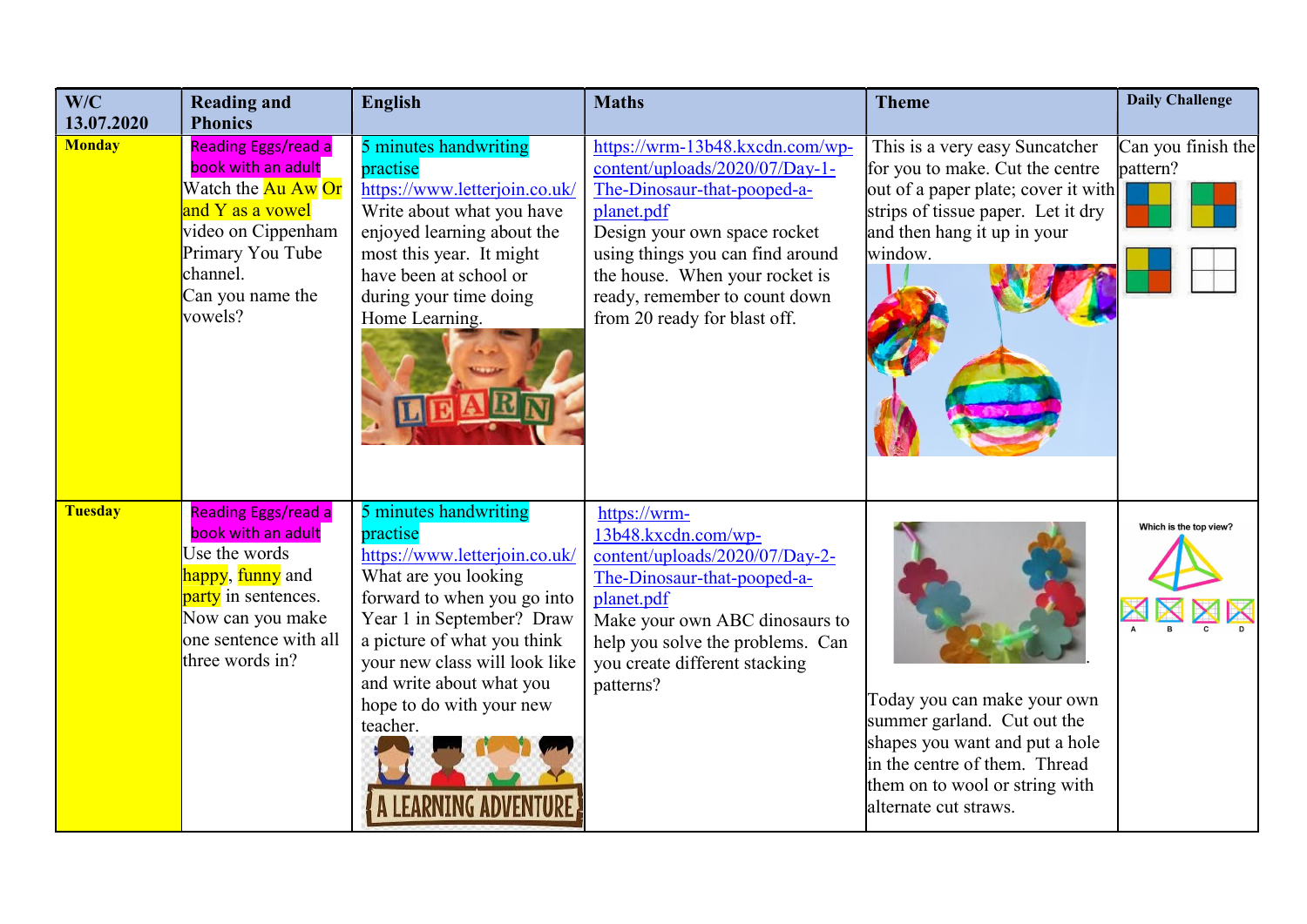| <b>Wednesday</b> | <b>Reading Eggs/read a</b><br>book with an adult<br>Can you remember<br>some of the words<br>with the <b>or</b> sound in<br>them? Can you put<br>these words into<br>sentences?  | 5 minutes handwriting<br>practise<br>https://www.letterjoin.co.uk/<br>Make a list of everything you<br>might need to have a summer<br>party. What food and drink<br>will you have? Remember to<br>include the games and prizes. | https://wrm-<br>13b48.kxcdn.com/wp-<br>content/uploads/2020/07/Day-3-<br>The-Dinosaur-that-pooped-a-<br>planet.pdf<br>Today we are adding by counting<br>on 1 more each time.                                                                                                                                               | Here is a sun you can make so<br>even when it is dull it will cheer<br>you up! All you need is paint<br>or crayons, glue and straws.                                                                                                            | Which Animals Do You See?   |
|------------------|----------------------------------------------------------------------------------------------------------------------------------------------------------------------------------|---------------------------------------------------------------------------------------------------------------------------------------------------------------------------------------------------------------------------------|-----------------------------------------------------------------------------------------------------------------------------------------------------------------------------------------------------------------------------------------------------------------------------------------------------------------------------|-------------------------------------------------------------------------------------------------------------------------------------------------------------------------------------------------------------------------------------------------|-----------------------------|
| <b>Thursday</b>  | <b>Reading Eggs/read a</b><br>book with an adult<br>Can you complete<br>the AU AW activity<br>sheet in the folders?<br>The video may be<br>able to help you if<br>you get stuck. | 5 minutes handwriting<br>practise<br>https://www.letterjoin.co.uk/<br>Make an invitation for your<br>beach/summer party<br>tomorrow. You could invite<br>some of your family to join<br>you.<br>Summer Party                    | https://wrm-<br>13b48.kxcdn.com/wp-<br>content/uploads/2020/07/Day-4-<br>The-Dinosaur-that-pooped-a-<br>planet.pdf<br>You need to roll two dice to help<br>you draw your rocket. When you<br>roll a double you can draw the<br>matching part of the rocket. The<br>winner is the first person to draw a<br>complete rocket. | Decorate some plain cup cakes<br>to look like the beach. You<br>could use coloured icing for the<br>sea and sand. This picture uses<br>crushed biscuits to represent the<br>beach. Maybe you can save<br>some for your beach party<br>tomorrow. | How many 7s<br>can you see? |